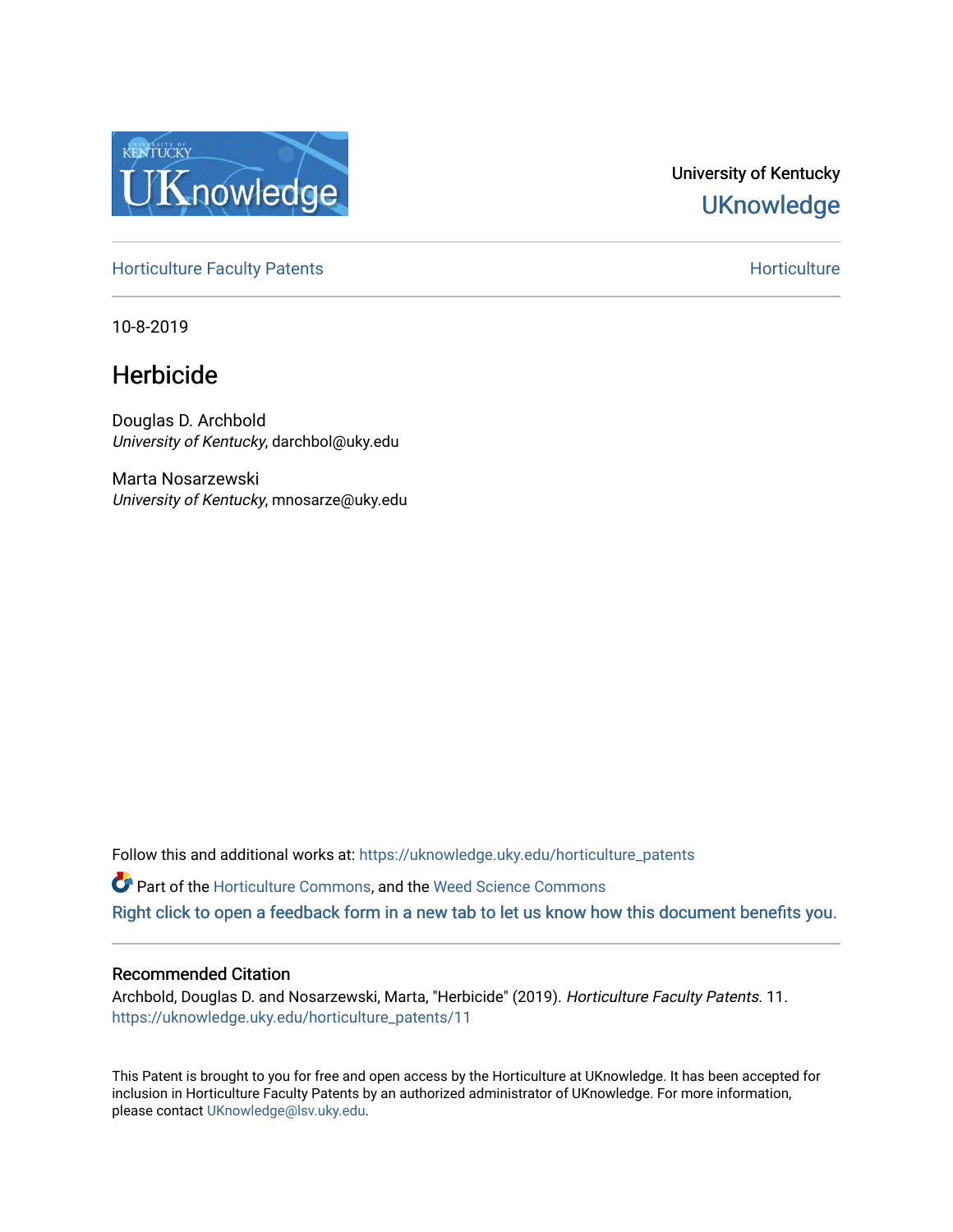

US010433544B2

## c12) **United States Patent**

### **Archbold et al.**

### (54) **HERBICIDE**

- (71) Applicant: **University of Kentucky Research Foundation,** Lexington, KY (US)
- (72) Inventors: **Douglas Archbold,** Lexington, KY (US); **Marta Nosarzewski,** Lexington, KY (US)
- (73) Assignee: **University of Kentucky Research Foundation,** Lexington, KY (US)
- $(*)$  Notice: Subject to any disclaimer, the term of this patent is extended or adjusted under 35 U.S.C. 154(b) by O days.
- (21) Appl. No.: **15/472,876**
- (22) Filed: **Mar. 29, 2017**

#### (65) **Prior Publication Data**

US 2018/0279609 Al Oct. 4, 2018

- (51) **Int. Cl.**  *A0lN 31102 A0lN 25102 A0lN 25108 A0lN 25112 A0lN 25130*  (2006.01)  $(2006.01)$  $(2006.01)$  $(2006.01)$ (2006.01)
- (52) **U.S. Cl.**  CPC .................................... *A0lN 31102* (2013.01) ( 58) **Field of Classification Search**
- None See application file for complete search history.

#### (IO) **Patent No.:**  (45) **Date of Patent: US 10,433,544 B2 Oct. 8, 2019**

### (56) **References Cited**

### U.S. PATENT DOCUMENTS

|  | 426/321                                        |
|--|------------------------------------------------|
|  | 6,874,277 B2 * 4/2005 Yamashita  A01G 7/06     |
|  | 47/58.1 FV                                     |
|  | 2005/0158355 A1* 7/2005 Yamashita  A01N 43/653 |
|  | 424/410                                        |

### FOREIGN PATENT DOCUMENTS

| -CA | $2470595$ A1 $*$ 10/2005           |  |  |  |
|-----|------------------------------------|--|--|--|
| WO. | WO-9522253 A1 * 8/1995  A01N 25/22 |  |  |  |

\* cited by examiner

*Primary Examiner* - Monica A Shin (74) *Attorney, Agent, or Firm* - Stites & Harbison PLLC; Mandy Wilson Decker; Sean P. Ritchie

### (57) **ABSTRACT**

Provided herein are SDH substrates that have use as herbicides in treating pre-emergent and post-emergent weed control. The presently-disclosed subject matter includes an herbicide including SDH substrates such as ribitol and a growth inhibitive effective amount of another adjuvant SDH substrate and/or adjuvant. Methods of treating pre-emergent and post-emergent weeds comprising applying the herbicides disclosed herein in an effective amount to suppress weed growth are also provided.

### **17 Claims, 8 Drawing Sheets**

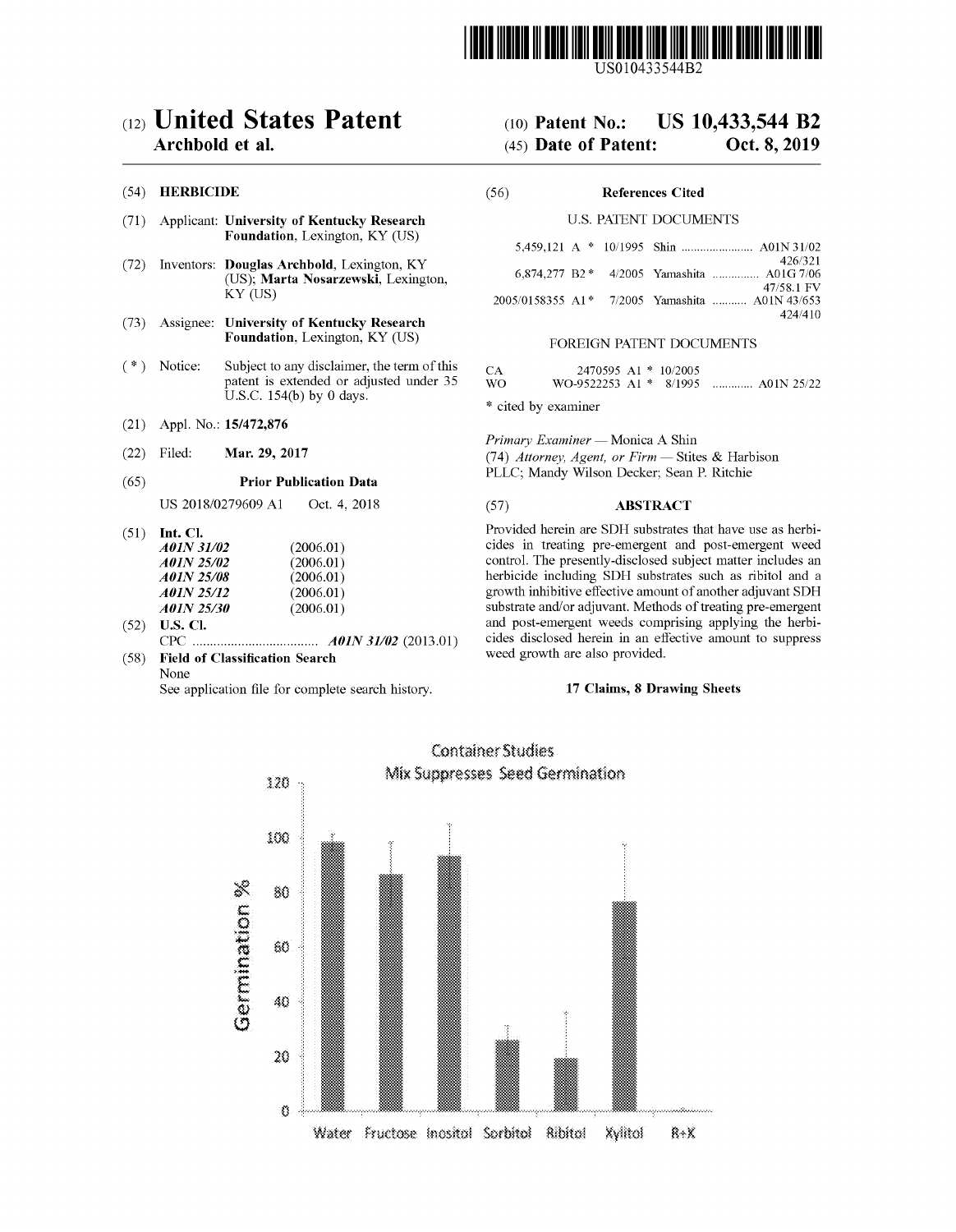

**FIG. l** 



+ **Ribitol** 

## **FIG. 2A**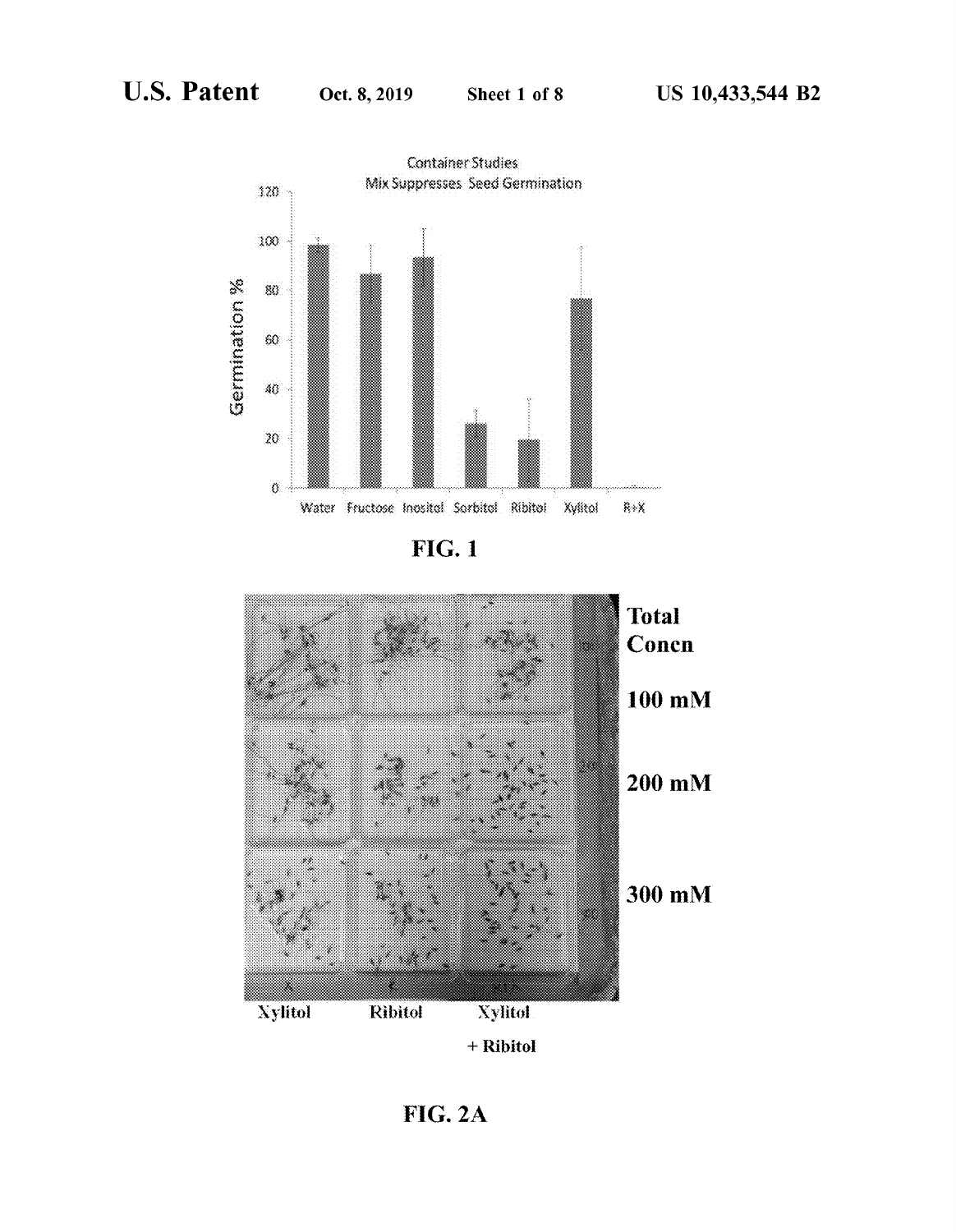

+ Ribitol

## **FIG. 2B**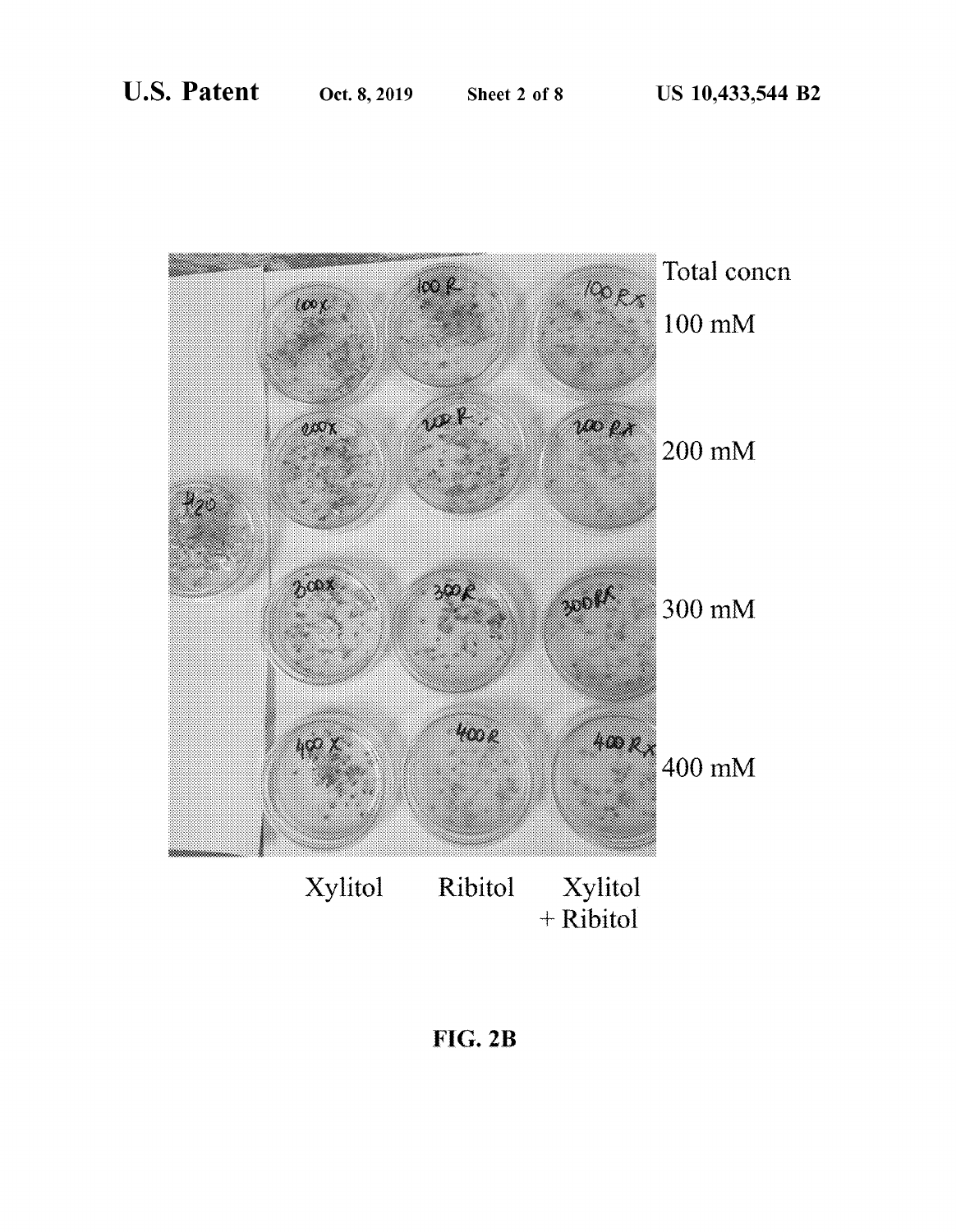### **Clover**

### **Treated twice a week for two weeks.**







Control Fructose Glucose









Sorbitol Ribitol Xylitol Ribitol+ Xylitol

**FIG. 3A** 



Treated twice a week for two weeks.



Cantral



Ribitol



Giuccine





Satiital



Ribitol - Rylitol

**FIG. 3B**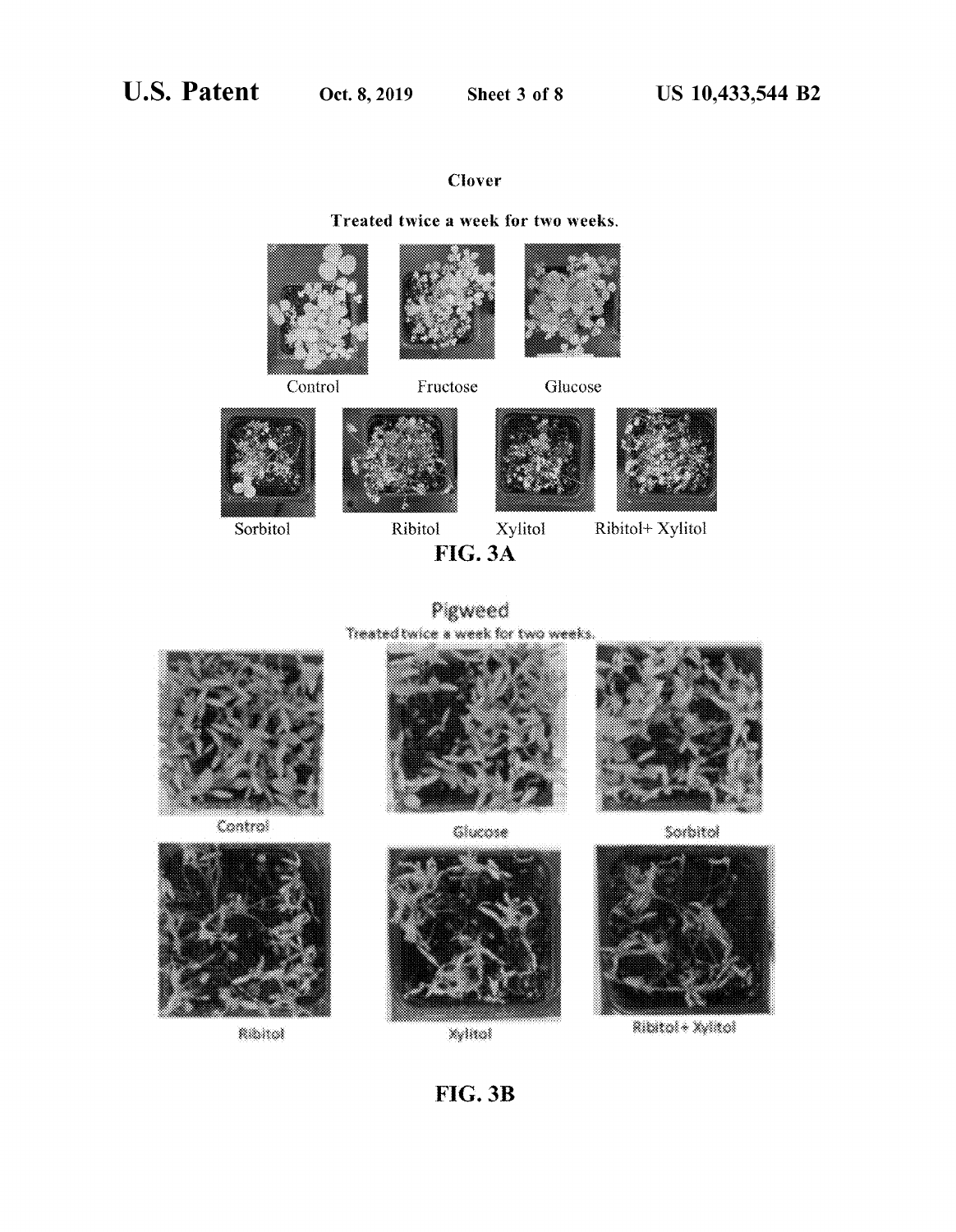# Dandelion (Taraxacum officinalis)



Control Fructose Glucose



Sorbitol Ribitol









Xylitol Ribitol + Xylitol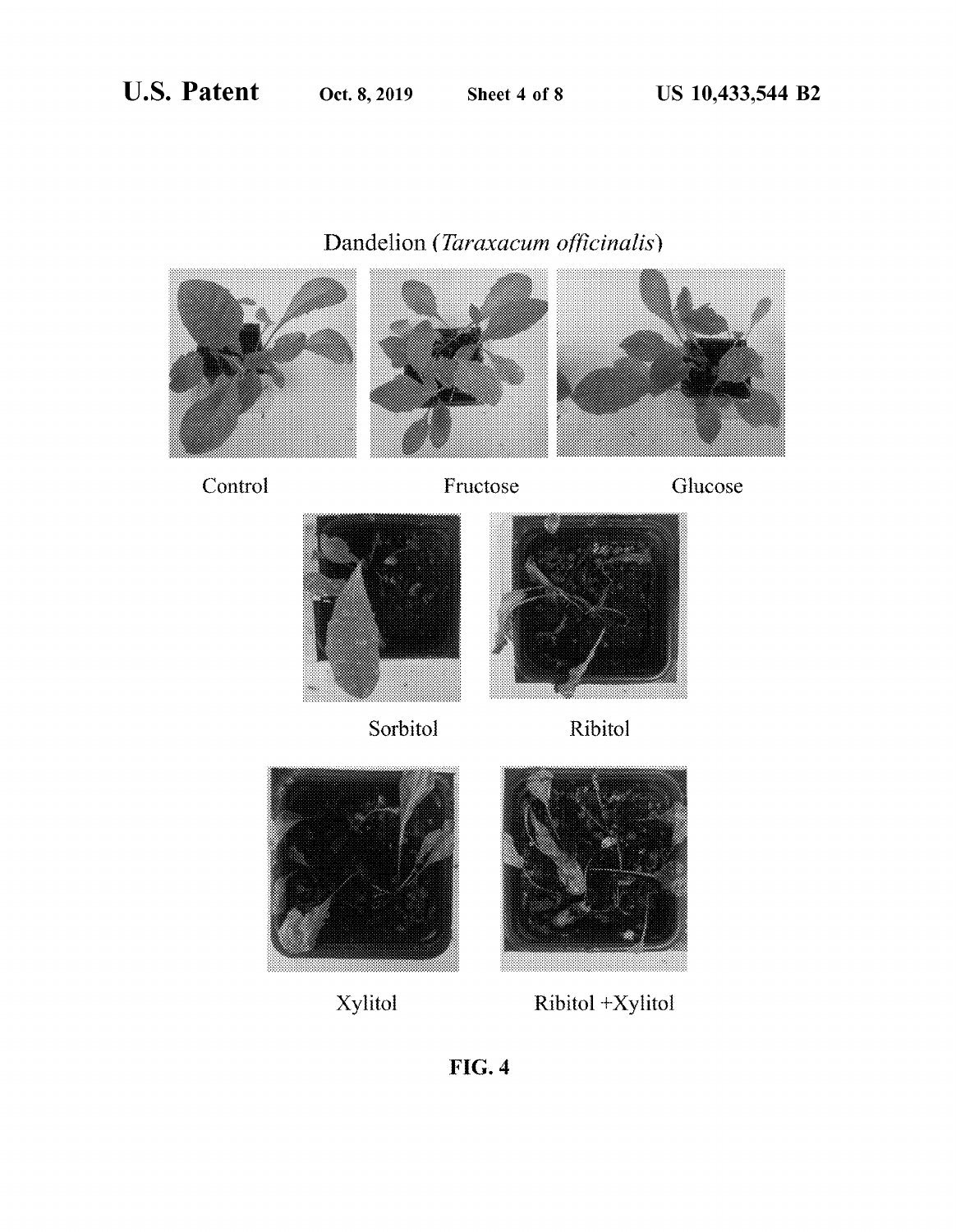## Field Plot #1









Cantral

After 4 applications during 2 weeks

FIG. 5B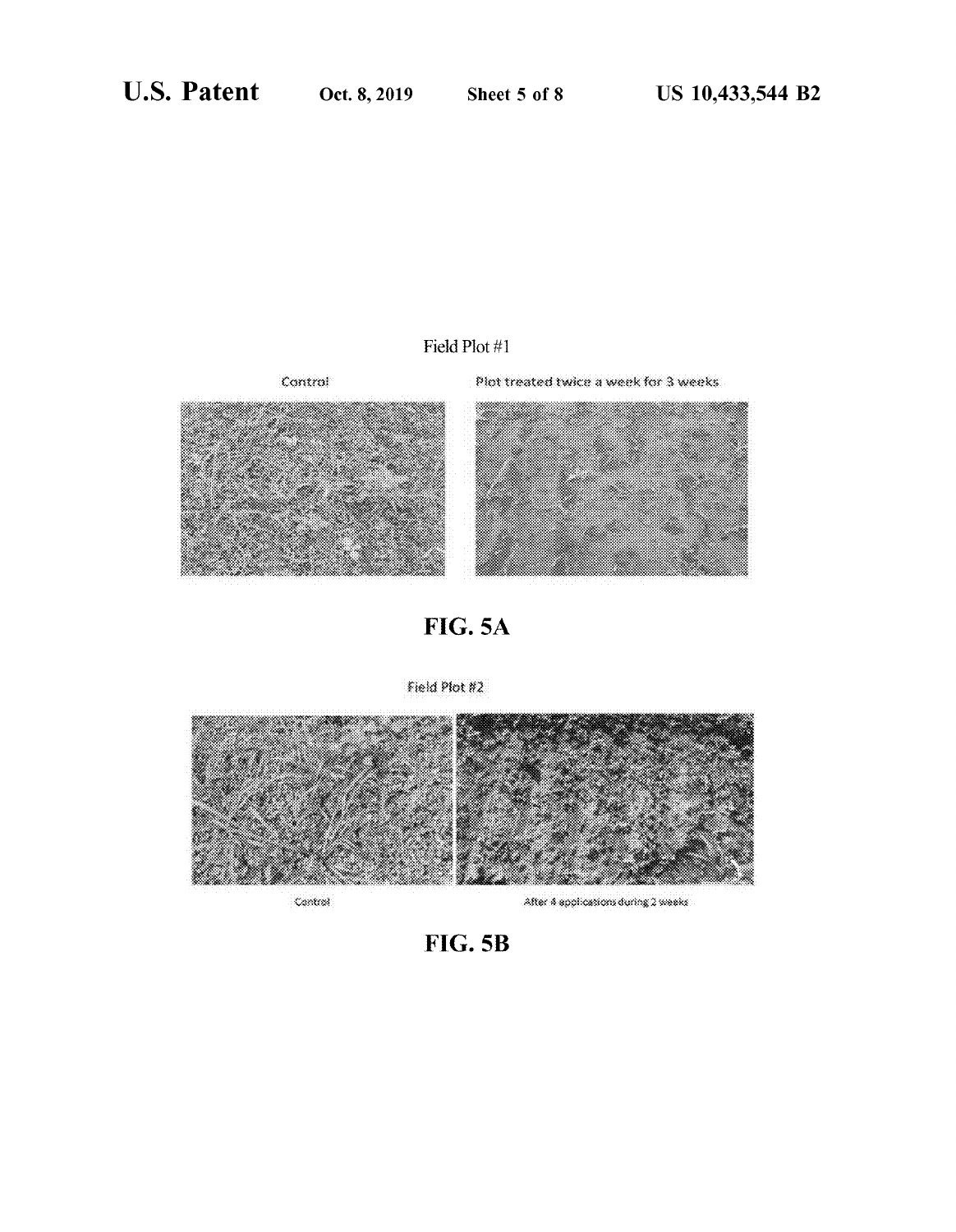# Field Plot #1



FIG. 6A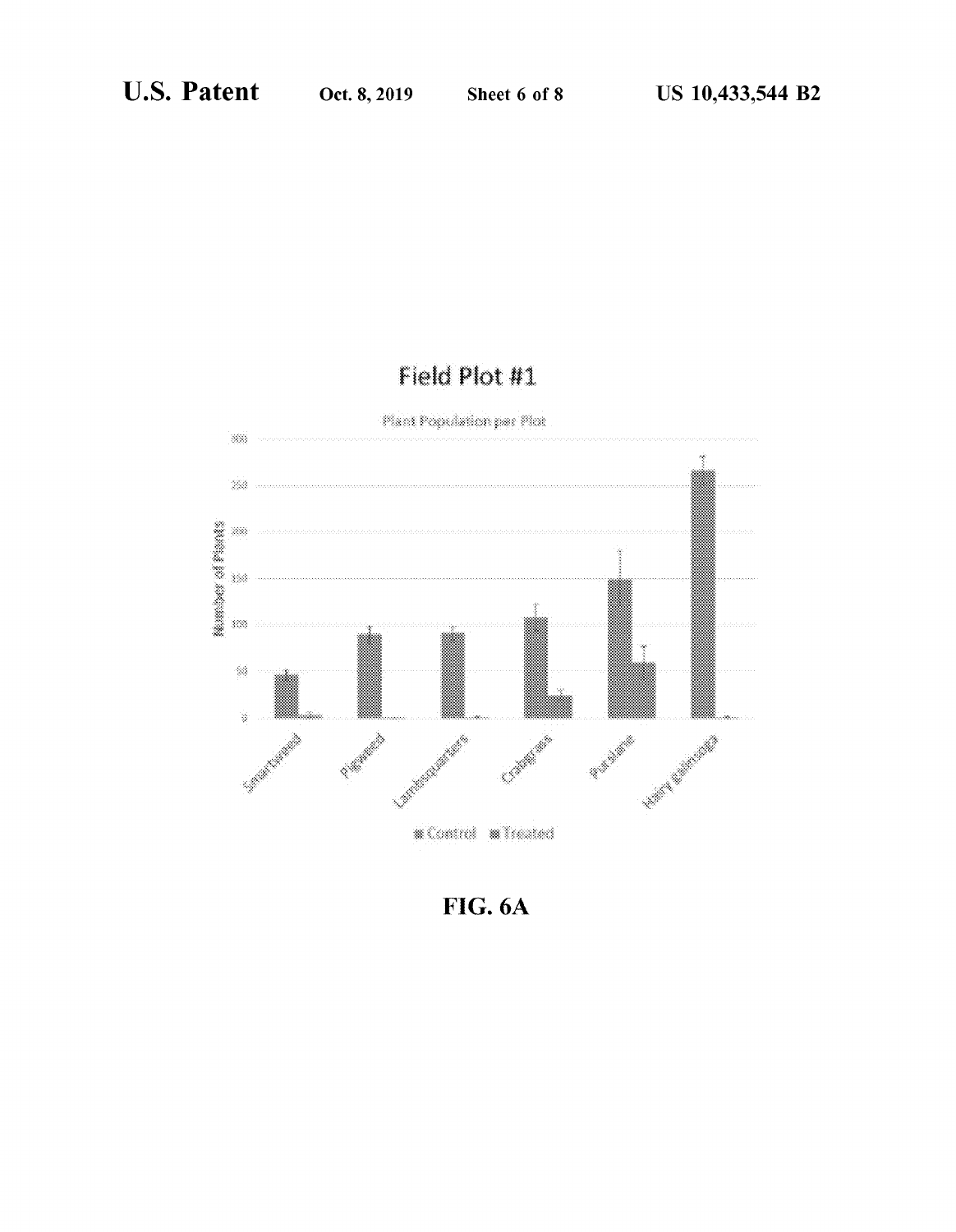## Plant Population per Plot  $3\%$  $\infty$  $\langle \psi \rangle$ **Market of Frankl** -888  $\langle\delta\hat{Q}\rangle$  $\bar{\gg}$  $33\%$ 328 tt:: X) ············'i.. . *..... ?..*  stanici m'inicia

## Field Plot #2

**FIG. 6B** 

Treatment effect 1 month after last application



Control

**FIG. 7**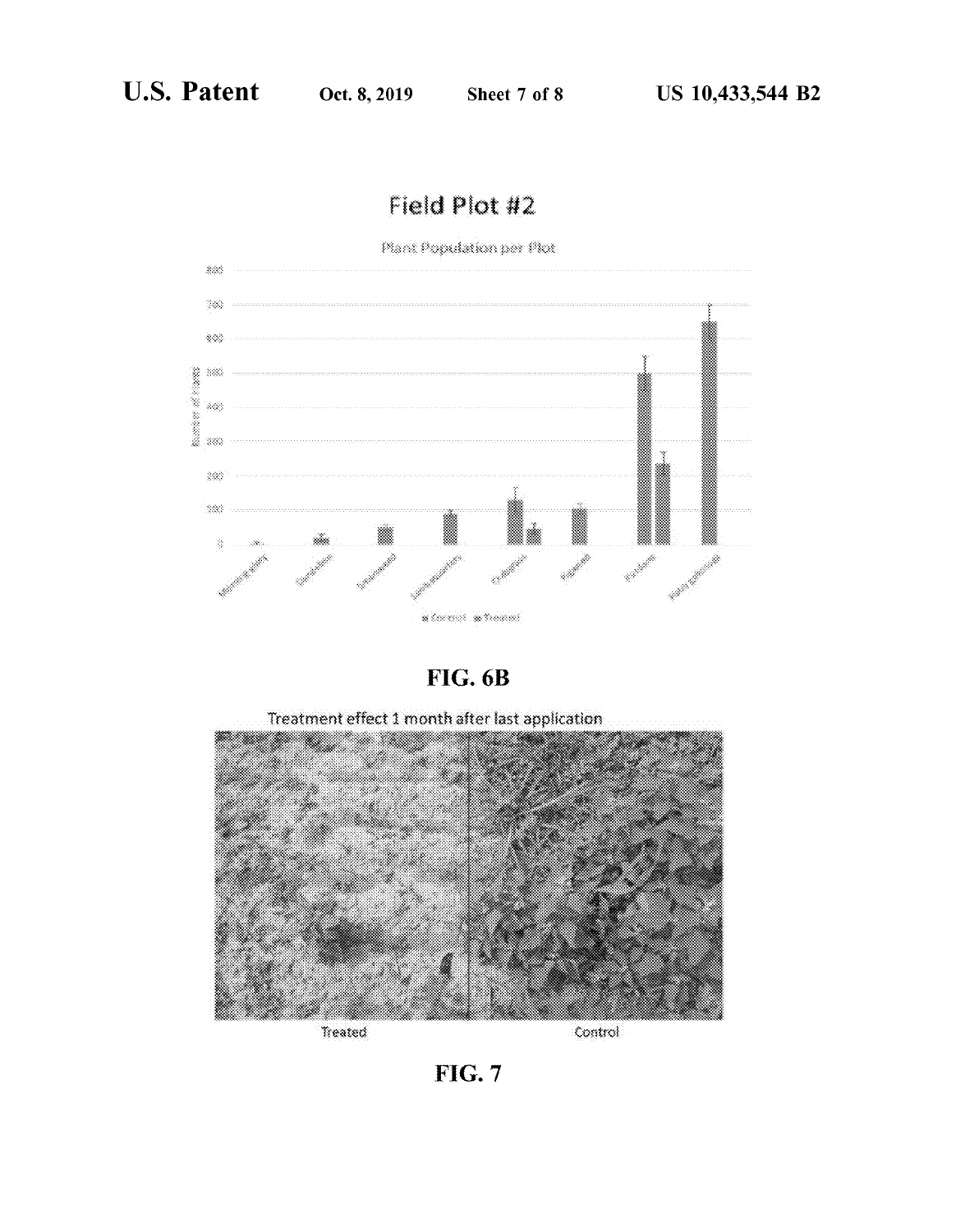

**FIG. 8**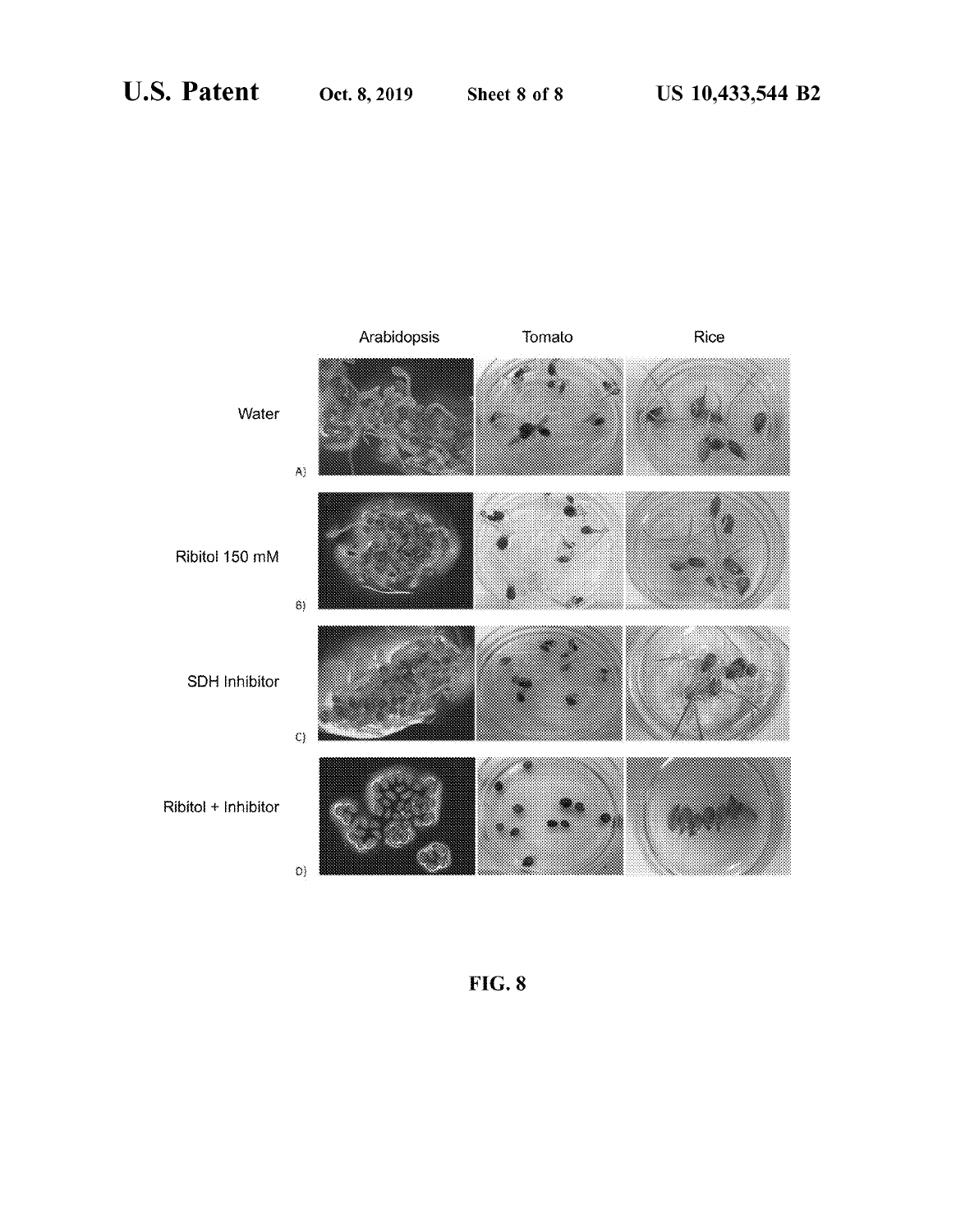### **HERBICIDE**

### TECHNICAL FIELD

The presently-disclosed subject matter relates to the pro- 5 posed invention is directed to compositions useful as herbicides, and their methods of use. In particular, the herbicide is a mixture of sorbitol dehydrogenase (SDH) substrates and/or inhibitors, such as natural polyols that includes ribitol, and a growth inhibitive effective amount of an 10 adjuvant. The herbicide can be used in methods of treating pre-emergent or post-emergent weeds.

### INTRODUCTION

The global herbicide market may reach \$31.5 billion by 2020, with an ammal growth rate of 5.4%. Synthetic herbicides dominate the global market due to abundant commercial availability, cost efficiency, and limited commercialization of bioherbicides. Glyphosate holds the largest market share. The use of bioherbicides and products of natural origin are a significant and growing interest worldwide. In addition, for both conventional and organic production systems, new modes of action are a very high priority in the weed science community, because use of but a few modes of 25 action repeatedly on any field site can lead to the emergence of herbicide-resistant strains and the loss of effectiveness of the class, problems that have become more common. Moreover, herbicide-resistant crop technology has led to huge increases in herbicide use.

Organic horticulture relies on price premiums for economic viability, to counteract the higher costs of pest and weed control and the more labor intensive management compared to conventionally-produced crops. Organic food production is more costly than conventionally-produced 35 food because of the regulations and limitations on the use of herbicides, pesticides, and fertilizers. The National Organic Program final rule of the USDA is that natural materials can be used in organic farming—unless they are specifically prohibited.

Organic agriculture is growing worldwide, driven by increased consumer demand, needs for resource conservation, and concerns for food security. Organic production has implications of nutritionally-improved food with fewer external inputs and reduced environmental impacts. The North American organic food and drink market was valued at \$35 billion in 2013 and continued increases were predicted.

A number of organic herbicide products have appeared on the market. Organic herbicides can be effective in controlling weeds, but there are limitations. Organic herbicides kill weeds that have emerged but often have no residual activity on those emerging subsequently and established but burnedback perennial weeds can recover quickly. Since many organic herbicides kill only contacted tissue, good spray coverage is essential. Organic herbicides work if there is enough volume and concentration to make effective contact with the weeds. When herbicides and their application are expensive, hand weeding may be a cheaper alternative, especially because the organic herbicides often lack residual 60 activity. As a result, repeat applications are necessary to control perennial weeds or new flushes of weed seedlings

Thus, there is a need for compositions and methods to inhibit seed germination and kill seedlings and growing plants of many common weed species. Particularly helpful 65 would be a potent organic herbicide that could control weeds that have grown, but also inhibit seed germination and

growth of seedlings before the subsequent growth of the weeds. Such an herbicide would have utility in organic as well as in conventional production systems.

### **SUMMARY**

The presently-disclosed subject matter meets some or all of the above-identified needs, as will become evident to those of ordinary skill in the art after a study of information provided in this document. To address the needs in the art, the presently disclosed subject matter includes herbicides effective at killing, inhibiting, suppressing or slowing growth of pre-emergent and post-emergent weeds.

This summary describes several embodiments of the 15 presently-disclosed subject matter, and in many cases lists variations and permutations of these embodiments. This summary is merely exemplary of the numerous and varied embodiments. Mention of one or more representative features of a given embodiment is likewise exemplary. Such an embodiment can typically exist with or without the feature(s) mentioned; likewise, those features can be applied to other embodiments of the presently-disclosed subject matter, whether listed in this summary or not. To avoid excessive repetition, this summary does not list or suggest all possible combinations of such features.

Disclosed herein are natural herbicides. The presentlydisclosed subject matter includes an herbicide comprising a mixture of SDH substrates such as polyols and/or SDH inhibitors. The herbicides of the presently disclosed invention in one embodiment consist essentially of ribitol and a growth inhibitive effective amount of another SDH substrate and/or inhibitor. In some embodiments, the herbicide comprises or consists essentially of naturally occurring ribitol plus an adjuvant and optionally a surfactant. In some embodiments, the adjuvant is an SDH substrate and/or inhibitor. In some embodiments, the SDH substrate is a naturally occurring polyol. In some embodiments, the adjuvant polyol is xylitol, sorbitol, arabitol, iditol, threitol, ribitol and combinations thereof. In some embodiments, the SDH 40 substrate and adjuvant poly! are the same.

Regarding the concentration of the natural polyols of the presently disclosed invention, the ribitol and the adjuvant are provided at a combined concentration in the range of about 40 mM to about 500 mM. In some embodiments, the ribitol and the adjuvant are provided at a combined concentration of about 2, 5, 10, 15, 20 25, 30, 35, 40, 45, 50, 55, 60, 65, 70, 75, 80, 85, 90, 95, 100, 105, 110, 115, 120, 125, 130,135,140, 145,150,155, 160,165,170,175,180,185, 190,195,200,205,210,215,220,225,230,235,240,245, 50 250,255,260,265,270,275,280,285,290,295,300,305, 310,315,320,325,330,335,340,345,350,355,360,365, 370,375,380,385,390,395,400,405,410,415,420,425, 430,435,440,445,450,455,460,465,470,475,480,485, 490,495,500,550,600,650,700,750,800,850,900,950, or 1000 mM.

In some embodiments, the ribitol and the adjuvant are provided in equimolar concentrations. In other embodiments, the ribitol and the adjuvant are provided in a molar ratio of about 1:3 to 3:1 ribitol:adjuvant. In other embodiments, the ribitol and the adjuvant are provided in a molar ratio of about 1:3, 1:2, 2:1, or 3:1 ribitol:adjuvant. In some embodiments, the ribitol and the adjuvant are each provided at a concentration of about 1, 5, 10, 15, 20, 25, 30, 35, 40, 45, 50,55,60, 65, 70, 75, 80,85,90,95, 100,105,110,115, 120,125,130, 135,140,145, 150,155,160,165,170,175, 180, 185, 190, 195, 200, 205, 210, 215, 220, 225, 230, 235, 240,245,250,255,260,265,270,275,280,285,290,295,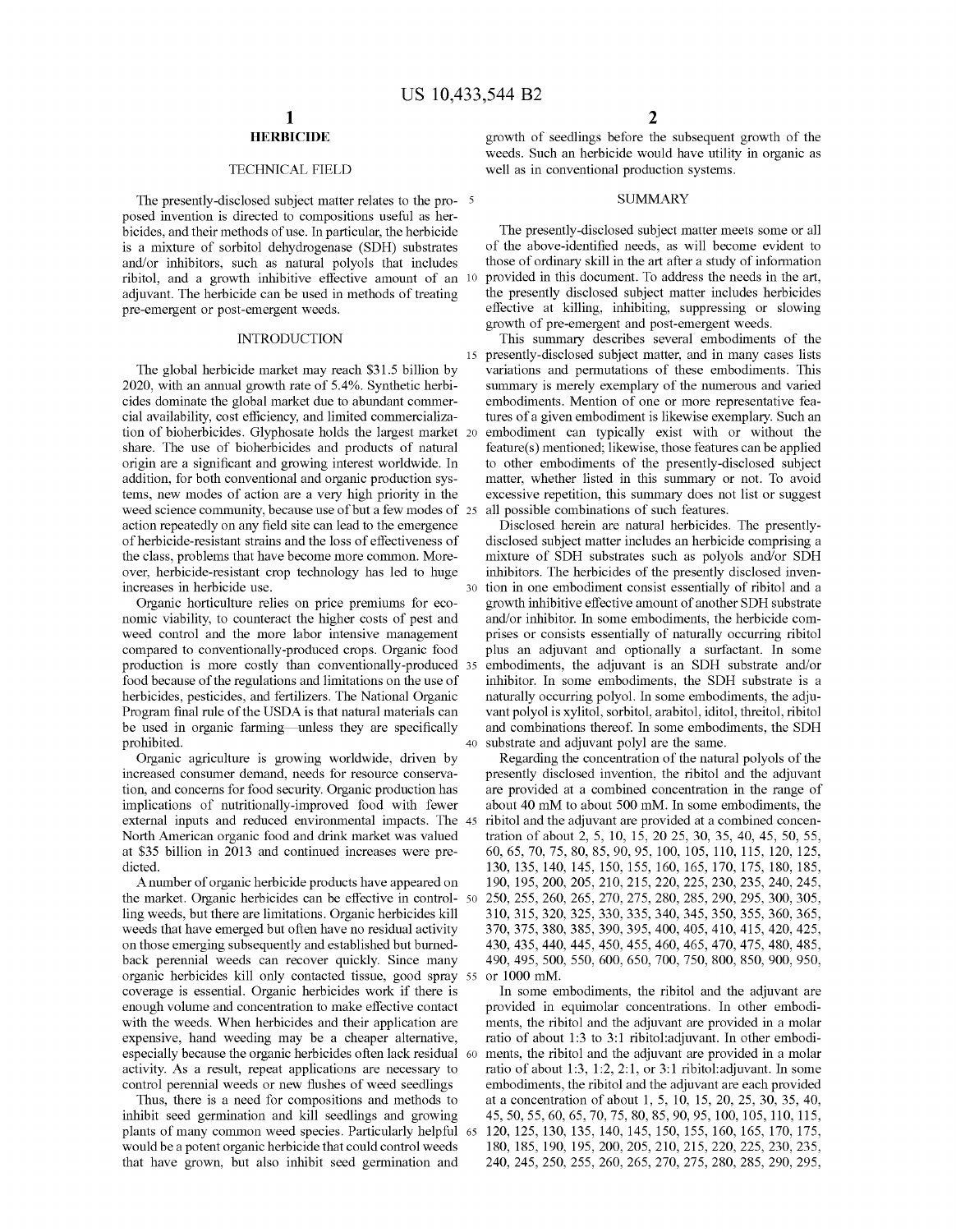300,305,310,315,320,325,330,335,340,345,350,355, 360,365,370,375,380,385,390,395,400,405,410,415, 420,425,430,435,440,445,450,455,460,465,470,475, 480, 485, 490, 495, or 500 mM.

In some embodiments, the herbicide comprises ribitol and 5 a polyol adjuvant. The herbicide can further comprise a surfactant. Additionally, the herbicide can be provided as an aqueous formulation or solid (granular, dust, gel).

Methods of treating pre-emergent and/or post-emergent weeds are also disclosed herein. In some embodiments, the method includes the step of applying an herbicide comprising or consisting essentially of a SDH substrate like ribitol and a growth inhibitive effective amount of another SDH substrate and/or inhibitor adjuvant to pre-emergent and/or  $_{15}$ post-emergent weeds.

In some embodiments, the step of applying the herbicide is performed from about 1, 2, 3, 4, 5, or 6 times a week to about 7 or more times a week. In some embodiments, the herbicide is applied at a concentration of about 150 mM  $_{20}$ ribitol and 150 mM adjuvant. In some embodiments, the herbicide is applied at a concentration of about 1, 5, 10, 15, 20,25, 30,35,40, 45, 50, 55, 60, 65, 70, 75, 80, 85, 90, 95, 100, 105, 110, 115, 120, 125, 130, 135,140, 145, 150, 155, 160,165,170,175, 180,185,190,195,200,205,210,215, 25 220,225,230,235,240,245,250,255,260,265,270,275, 280,285,290,295,300,305,310,315,320,325,330,335, 340,345,350,355,360,365,370,375,380,385,390,395, 400,405,410,415,420,425,430,435,440,445,450,455, 460, 465, 470, 475, 480, 485, 490, 495, or 500 mM ribitol, 30 and a concentration of about 1, 5, 10, 15, 20, 25, 30, 35, 40, 45,50,55,60, 65, 70, 75, 80,85,90, 95,100,105,110,115, 120,125,130,135, 140,145,150, 155,160,165, 170, 175, 180, 185, 190, 195, 200, 205, 210, 215, 220, 225, 230, 235, 240,245,250,255,260,265,270,275,280,285,290,295, 35 300,305,310,315,320,325,330,335,340,345,350,355, 360,365,370,375,380,385,390,395,400,405,410,415, 420,425,430,435,440,445,450,455,460,465,470,475, 480, 485, 490, 495, or 500 mM adjuvant.

In some embodiments, the herbicide is applied to a wide 40 variety of weeds, which can include the pre-emergent and/or post-emergent weeds.

In some embodiments, the herbicide is applied to smartweed, pigweed, lambquarters, crabgrass, purslane, hair galinsoga, morning glory, dandelion palmer amaranth, vel- 45 vetleaf, foxtail, broadleaf signalgrass, cocklebur, ragweed, volunteer soybean, nutsedge, Egyptian crowfoot grass, fumitory, denticulate medick, lesser swine cress, brown beetle grass, jungle grass, tendla, false amaranth, horseweed, multiple grasses, smartweed, white clover, field bindweed, 50 or other common weed species.

#### DESCRIPTION OF THE DRAWINGS

Illustrative aspects of embodiments of the present inven- <sup>55</sup> tion will be described in detail with reference to the following figures wherein:

FIG. **1** includes a chart showing the effect of 300 mM solutions of fructose and polyols, and a 150 mM ribitol plus 150 mM xylitol (R+X) formulation on seed germination. Means±standard deviation are across alfalfa, dandelion and mixed grasses after 8 days of incubation.

FIG. **2** includes images of grass (A) and Dutch white clover (B) seed germination after 10 days in solutions of xylitol alone, ribitol alone, and xylitol+ribitol, at total con- 65 centrations of 100 to 300 mM (grass) or 100 to 400 mM (clover).

FIG. **3** includes images showing the effect of application of selected sugars and polyols twice a week for 2 weeks to white clover (A) and pigweed (B) plants.

FIG. **4** includes images showing the effect of application of 300 mm fructose, glucose, sorbitol, ribitol, xylitol, or ribitol+xylitol (each at 150 mM) twice weekly for 2 weeks on dandelion plants.

FIG. **5** includes images showing exemplary control and treated plot areas in field study  $1(A)$ , where the plot was treated twice a week for three weeks; and field study 2 (B), where the plot was treated with four applications during two weeks.

FIG. **6** includes (A) a graph showing number of plants of different weed species after control application and treatment with exemplary herbicide in plots from field study 1 and (B) field study 2.

FIG. **7** includes images showing the lasting treatment effect on plots one month after last exemplary herbicide and control application.

FIG. **8** includes images showing the effect of blocking SDH activity with (A) water (B) 150 mM ribitol (C) the SDH-specific inhibitor CP-470711(Pfizer) and (D) ribitol+ CP-470711 on sensitivity of seed germination of Wild Type *Arabidopsis,* tomato, and rice for 6 days.

### DESCRIPTION OF EXEMPLARY EMBODIMENTS

The details of one or more embodiments of the presentlydisclosed subject matter are set forth in this document. Modifications to embodiments described in this document, and other embodiments, will be evident to those of ordinary skill in the art after a study of the information provided in this document. The information provided in this document, and particularly the specific details of the described exemplary embodiments, is provided primarily for clearness of understanding, and no unnecessary limitations are to be understood therefrom.

The presently-disclosed subject matter is illustrated by specific but non-limiting examples throughout this description. The examples may include compilations of data that are representative of data gathered at various times during the course of development and experimentation related to the present invention(s). Each example is provided by way of explanation of the present disclosure and is not a limitation thereon. In fact, it will be apparent to those skilled in the art that various modifications and variations can be made to the teachings of the present disclosure without departing from the scope of the disclosure. For instance, features illustrated or described as part of one embodiment can be used with another embodiment to yield a still further embodiment.

All references to singular characteristics or limitations of the present disclosure shall include the corresponding plural characteristic(s) or limitation(s) and vice versa, unless otherwise specified or clearly implied to the contrary by the context in which the reference is made.

All combinations of method or process steps as used herein can be performed in any order, unless otherwise specified or clearly implied to the contrary by the context in which the referenced combination is made.

The presently disclosed subject matter is directed to a mixture of naturally occurring polyols, ribitol plus an adjuvant SDH substrate and/or inhibitor, such as a polyol, for use as an herbicide. The herbicide is a mixture of compounds including ribitol and substrates/inhibitors of SDH like xylitol, sorbitol or other natural or synthetic adjuvants. As used herein, the term "herbicide" or "herbicidal composition" is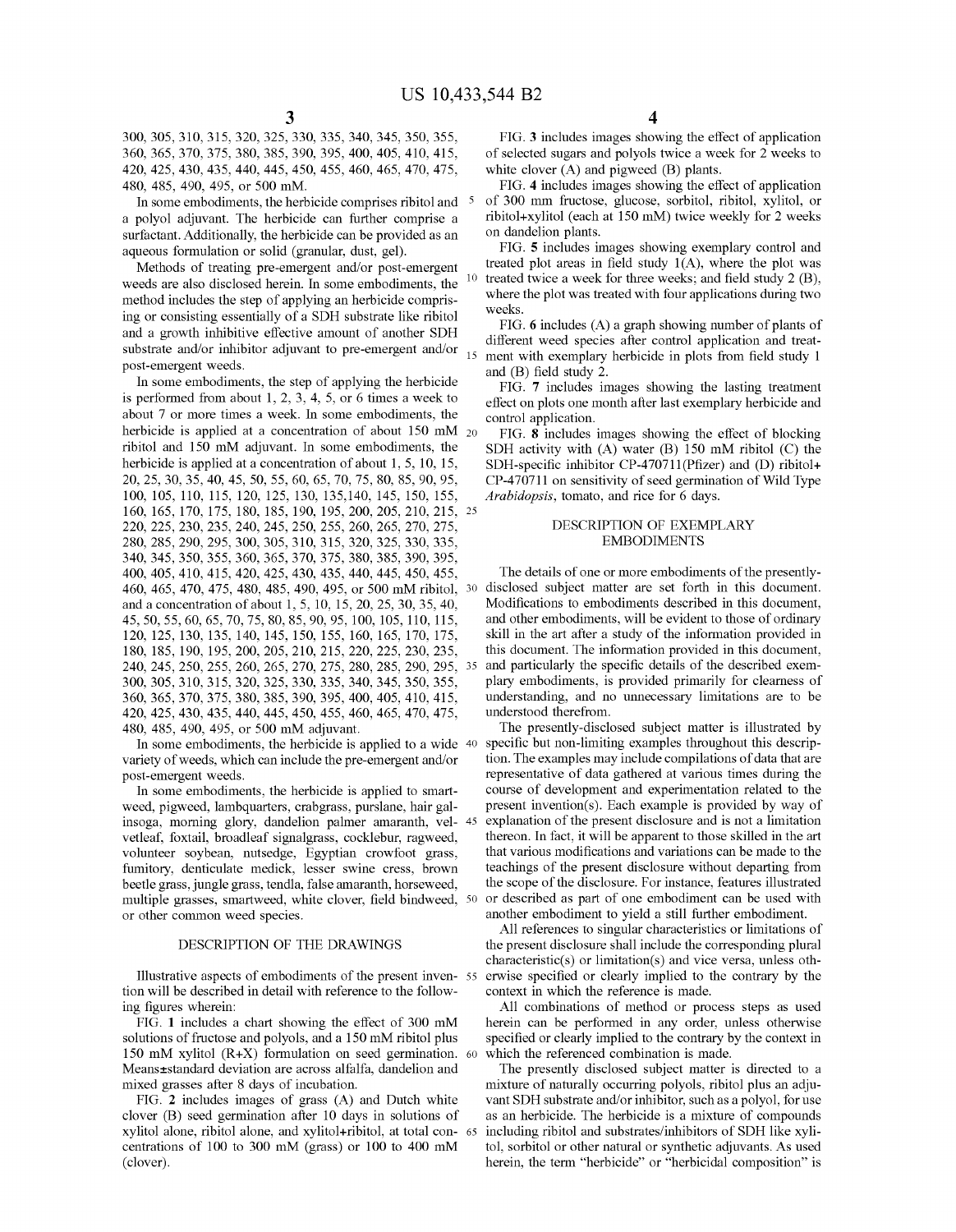effective at killing, controlling, inhibiting, slowing, or otherwise adversely modifying the growth of plants. In some embodiments, for example, the herbicide of the present invention includes ribitol, and an adjuvant, for example, a natural polyol such as xylitol, sorbitol, iditol, threitol, and/or arabitol. In some embodiments, the herbicide is useful for pre-emergent and/or post-emergent growth of common weed species. The herbicide can impact seed germination and can kill seedlings and growing plants of many common weed species.

Regarding the concentration of the natural polyols of the presently disclosed invention, the ribitol and the adjuvant are provided at a combined range of about 150 mM to about 450 mM in some embodiments. In some embodiments, the combined concentration is about 300 mM. In some embodiments, the ribitol and the adjuvant are provided in equimolar concentrations. In other embodiments, the ribitol and the adjuvant are provided in a molar ratio of about 1:3 to 3: 1 ribitol:adjuvant. In some embodiments, the ribitol and the adjuvant are each provided at 150 mM.

Regarding the natural SDH substrate adjuvants, such as the polyol adjuvant, the adjuvant is provided at a growth inhibitive effective amount. Such polyol adjuvant or SDH substrate is provided with ribitol and provides a higher growth inhibition together than either component alone. That is, the ribitol and adjuvant together show an enhanced or synergistic effect. The SDH substrates are, in some embodiments, selected for their ability to provide a synergistic effect with other SDH substrates such as ribitol. For example, natural SDH substrates such as polyol adjuvants 30 can be selected from xylitol, arabitol, iditol, threitol, and sorbitol. The natural polyol adjuvant is selected for its ability to provide a synergistic effect with ribitol or another SDH substrate. The amount of polyol is also selected to provide a growth inhibitive effect. However, other natural polyol 35 adjuvants that can be metabolized by SDH can be selected and optimized in the currently disclosed herbicide, including ribitol serving as the polyol adjuvant. In addition, the natural or synthetic SDH substrate can be metabolized by SDH. SDH inhibitors can inhibit SDH, or otherwise alter the 40 function of SDH. Such components can be selected and optimized for use in the currently disclosed herbicide. Additionally, in some embodiments, the disclosed SDH substrate adjuvants, such as the polyol adjuvant, can be used alone for control of some weed species.

SDH substrates, as used herein, include compositions that can be metabolized by SDH. SDH inhibitors inhibit or otherwise affect, for example, decrease or reduce, the function of SDH. In particular, such SDH substrates and/or inhibitors are provided in a growth inhibitive amount in the 50 present invention. Natural polyols such as xylitol, arabitol, iditol, threitol, and sorbitol are SDH substrates. Regarding the SDH substrate, alternative substrates with a  $K_m$  similar to or lower than ribitol can include but is not limited to other polyols, deoxypolyols, and aromatic compounds (Lindstad 55 et al., 1998). Deoxypolyols include, for example, 1,2-propanediol, 1,2-butanediol, 1,2-hexanediol, 1,6 dideoxysorbitol, 3-deoxysorbitol, 6-deoxysorbitol, as well as other hexanediols, pentadiols, butanetriols, butanediols, heptanetriols, hexantriols, decanetriols, deoxyiditols, deoxymanni- 60 tols and deoxysorbitols. Aromatic substrates of SDH include (R)-1-phenyl-1,2-ethanediol, (S)-1-phenylethanol, (R)-1 phenyl-2-aminoethanol, (R)-1-(p-hydroxy )-phenyl-2-aminoethanol (octopamine), and (S)-1-O-benzylglycerol.

Inhibitors interact with SDH by coordinating the catalytic zinc ion in the substrate binding site and forming hydrophobic interactions with the cofactor NADH, sterically

occluding substrate binding (Darmanin and El-Kabbani, 2001; Pauley et al., 2003). In some embodiments, the SDH inhibitor adjuvant can be a synthetically derived inhibitor of sorbitol dehydrogenase based on variations of heterocycle-5 substituted piperazino-pyrimidines (Chu Moyer at al. 2002; Mylari et al., 2002; Darmanin and El-Kabbani, 2001; El-Kabbani et al., 2004). The class of piperazine pyrimidines, including derivatives of 2-hydroxymethyl-4-(4-N,N-dimethylamino-sulfonyl-1-piperazino, also known as SDI 158,  $^{10}$  CD 166.578, WAV 125.786.678, M ° CP-166,572, or WAY 135,706 (Chu-Moyer et al., 2002), are effective inhibitors of SDH, often with modifications at the piperazine linker. Compounds that are designed to interact with key components of the binding site of sorbitol dehydrogenase as characterized by Pauly et al. (2003) and Darmanin and McKinley-McKee (2001, 2001), and thiol compounds (Lindstad et al., 1996) that competitively inhibit are some examples of inhibitors that can be used in the presently disclosed invention. For example, thiols may func-20 tion as inhibitors due to the formation of ternary enzyme-NAD-thiol complexes, via the catalytic zinc atom (Lindstad and Mckinley-McKee (1996), facilitating NAD binding to the enzyme and vice versa. Aromatic thiols like l-thio-1 phenylmethane and l-thio-2-phenylethane are examples of effective SDH inhibitors.

Unmodified or natural is to be understood to denote natural compositions that have not been chemically altered or otherwise modified from their naturally occurring composition. For example, in the context of the polyols of the present disclosure, such polyols are naturally occurring and have not been modified from their natural state to include additional functional groups not found in naturally occurring polyols. Similarly, naturally occurring SDH substrates or inhibitors refers to the absence of any additional chemical functional groups on naturally occurring SDH substrates or inhibitors. Thus, unmodified or natural refers to the absence of any additional chemical functional groups on naturally occurring polyols. As used herein, "naturally derived" means that a component is obtained or derived solely from naturally occurring resources.

As used herein, the terms "effective amount" and "growth inhibitive effective amount" are used to mean a dosage sufficient to suppress growth of pre-emergent and/or postemergent plant material. Suppressing growth of pre-emergent plant material can reduce, control, inhibit, slow, prevent, or otherwise adversely modify germination of a seed. Suppressing growth of post-emergent plant material can kill, control, inhibit, slowing, or otherwise adversely modify growth of a germinated seed or plant. Upon administration or application to plant material, including pre-emergent and post-emergent plant material, an effective amount of the herbicide over a period of time results in a constant or reduced number of plant material. The exact amount that is required will vary from plant to plant, depending on the species, maturity, and general condition of the weed, the particular carrier or adjuvant being used, mode of administration, and the like. As such, the effective amount will vary based on the particular circumstances, and an appropriate effective amount can be determined in a particular case by one of ordinary skill in the art using only routine experimentation. In some instances an effective amount is determined relative to the needs of the soil plot, weather conditions, and weed types and can be provided in a range of about 1 mM to about 1 M total concentration of ribitol and natural polyol adjuvant. In some embodiments, the total concentration of ribitol and natural polyol adjuvant is from about 200 mM to 400 mM.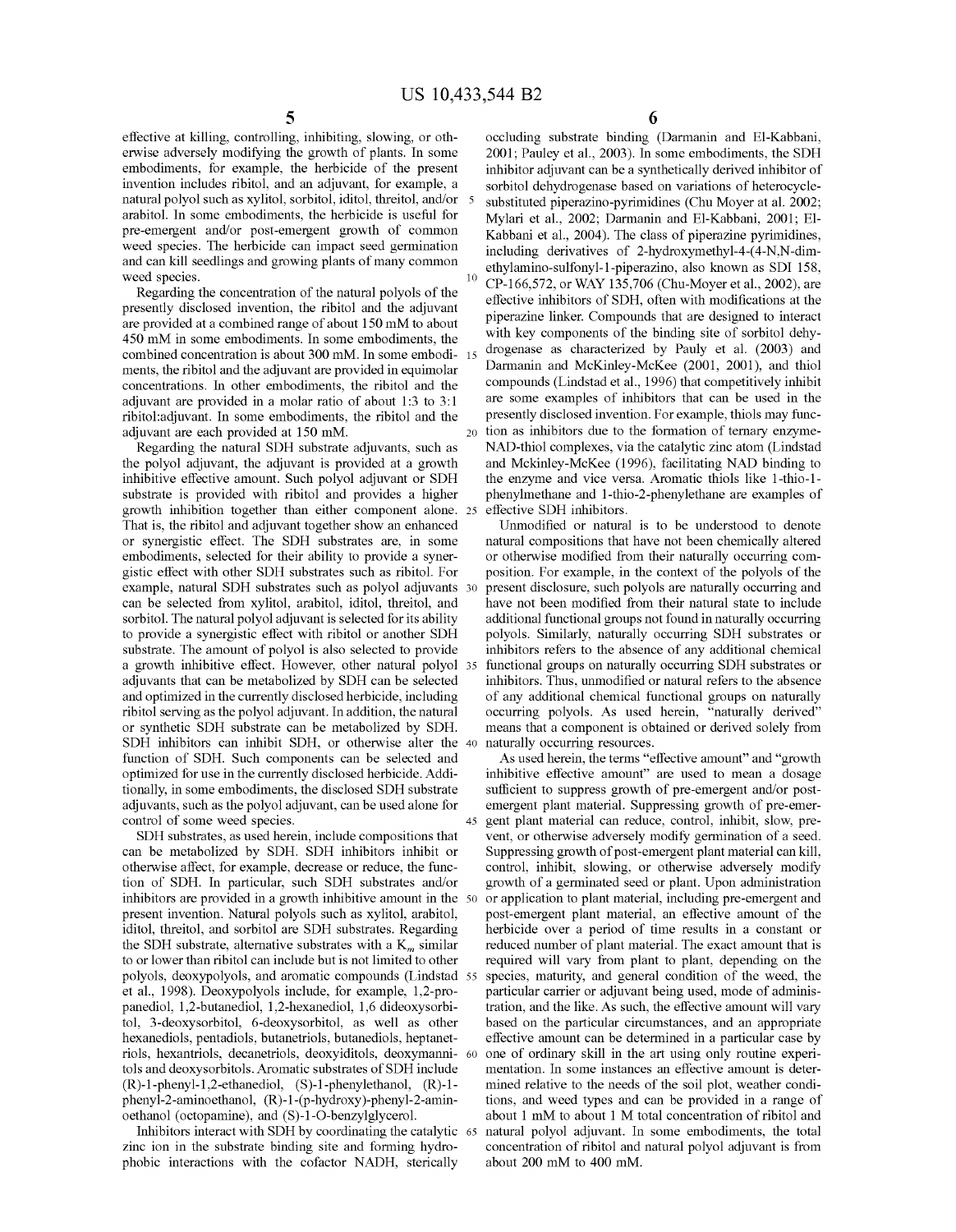The effective amount denotes an amount of the composition or of the growth inhibitor herbicides according to the present invention, which is sufficient to achieve the synergistic effects of the ribitol and adjuvant related to preemergent and/or post-emergent weed growth. Such an <sup>5</sup> amount can vary in a broad range and is dependent on various factors, as discussed herein, such as the weed species to be controlled, the treated type of plant material, and the climatic conditions.

The period of time upon which the growth inhibitive  $10$ effective amount is measured can vary dependent on several conditions such as targeted weeds, degree of infestation, weather conditions, soil conditions, crop species, mode of application, and application time. In some instances, the  $_{15}$ time period is 1, 2, 3, 4, 5, 6, 7, 8, 9, 10, 11, 12, 13, 14, 15, 16, 17, 18, 19, 20, 21, 22, 23, 24, 25, 26, 27 or 28 days. In some instance, the growth inhibitive effective amount persists for 1, 2, 3, 4, 5 or 6 weeks or more after the last application of herbicide.

The herbicide can further comprise a surfactant. Selection of surfactants is well within the skill in the art, and can be accomplished according to the herbicide formulation, for example, granular, aqueous, gel. As well known in the art, use of a surfactant would lower the total and effective <sup>25</sup> amount needed for the concentrations of ribitol and the other SDH substrate adjuvant, for example, a natural polyol, or SDH inhibitor. Generally Recognized As Safe surfactants can be used, for example, vinegar (5-20% acetic acid), soaps or vegetable oils. Other surfactants can include nonionic surfactants, polysorbates such as Tween®, surfactants prepared by the reaction of octylphenol with ethylene oxide such as commercially available line of Triton X®, and nonionic organosilicone surfactants such as Silwets®.

Methods of treating pre-emergent and/or post-emergent weeds are also disclosed herein. In some embodiments, the method includes the step of applying an herbicide comprising a ribitol and a growth inhibitive effective amount of a natural polyol adjuvant to pre-emergent and/or post-emer- $_{40}$ gent weeds. In some embodiments, the method includes the step of applying an herbicide comprising as active ingredient a mixture of a ribitol and a growth inhibitive effective amount of an adjuvant to pre-emergent and/or post-emergent weeds. In some embodiments, the method includes the step of applying an herbicide consisting essentially of a ribitol and a growth inhibitive effective amount of a natural polyol adjuvant to pre-emergent and/or post-emergent weeds.

In some embodiments, the step of applying the herbicide is performed from about 1 time a week to about 7 or more 50 times a week. In some embodiments, the herbicide is applied at a concentration of about 150 mM ribitol and 150 mM adjuvant.

variety of weeds, which can include the pre-emergent and/or 55 tities of ingredients, properties such as reaction conditions, In some embodiments, the herbicide is applied to a wide post-emergent weeds smartweed, pigweed, lambquarters, crabgrass, purslane, hair galinsoga, morning glory, dandelion palmer amaranth, velvetleaf, foxtail, broadleaf signalgrass, cocklebur, ragweed, volunteer soybean, nutsedge, Egyptian crowfoot grass, fumitory, denticulate medick, 60 lesser swine cress, brown beetle grass, jungle grass, tendla, false amaranth, horseweed, multiple grasses, smartweed, white clover, field bindweed, and other common weed species.

The administration or application can be continuous or 65 intermittent. In various aspects, an herbicide can be applied or administered to treat existing plant material. In other

instances an herbicide is applied prophylactically; that is, applied to prevent or treat plant material that may otherwise develop or grow.

The term "administering" or "applying" refers to any 5 method of providing the herbicide thereof to a plant, seed, or plant material. Such methods are well known to those skilled in the art and include, but are not limited to, spraying, spreading, and other applications based on formulation type of herbicide.

The amount of herbicide employed is sufficient to suppress the growth of plant material. The minimum amount of herbicide employed is the amount at which growth suppression becomes observable by visual inspection or other means known in the art.

Application of the herbicide to the plant material for weed control can vary in time applied. In some embodiments, the herbicide is applied to the plant material 1, 2, 3, 4, 5, 6 or 7 or more times a week. In some embodiments, the herbicide 20 is applied one to three times a week.

Examples of herbicide compositions are solutions, emulsions, suspensions, dusts, powders, pastes and granules. The composition type depends on the particular intended purpose; in each case, it should ensure a fine and uniform distribution of the compound according to the invention. More precise examples for composition types are suspensions, pastes, pastilles, wettable powders, dusts or granules which can be water-soluble or wettable, as well as gel formulations. Usually composition types such as suspensions and gel formulations are employed diluted. Composition types such as granules, wettable powders and dusts are typically used undiluted. In one embodiment, the herbicide is provided as an aqueous or solid formulation.

The term "plant material" is to be understood to denote all 35 parts of the plant such as seeds, seedlings, vegetative plant material such as cuttings, tubers, seeds, roots, fruits, tubers, bulbs, rhizomes, shoots, sprouts and other parts of plants, including leaves, young and mature plants. The term "plant material" is to be understood to include both pre-emergent and post-emergent material.

Unless defined otherwise, all technical and scientific terms used herein have the same meaning as commonly understood by one of ordinary skill in the art to which the presently-disclosed subject matter belongs. Although any methods, devices, and materials similar or equivalent to those described herein can be used in the practice or testing of the presently-disclosed subject matter, representative methods, devices, and materials are now described.

Following long-standing patent law convention, the terms "a", "an", and "the" refer to "one or more" when used in this application, including the claims. Thus, for example, reference to "an enzyme" includes a plurality of such enzymes, and so forth.

Unless otherwise indicated, all numbers expressing quanand so forth used in the specification and claims are to be understood as being modified in all instances by the term "about". Accordingly, unless indicated to the contrary, the numerical parameters set forth in this specification and claims are approximations that can vary depending upon the desired properties sought to be obtained by the presentlydisclosed subject matter.

As used herein, the term "about," when referring to a value or to an amount of mass, weight, time, volume, concentration or percentage is meant to encompass variations of in some embodiments  $\pm 10\%$ , in some embodiments  $±5\%$ , in some embodiments  $±1\%$ , in some embodiments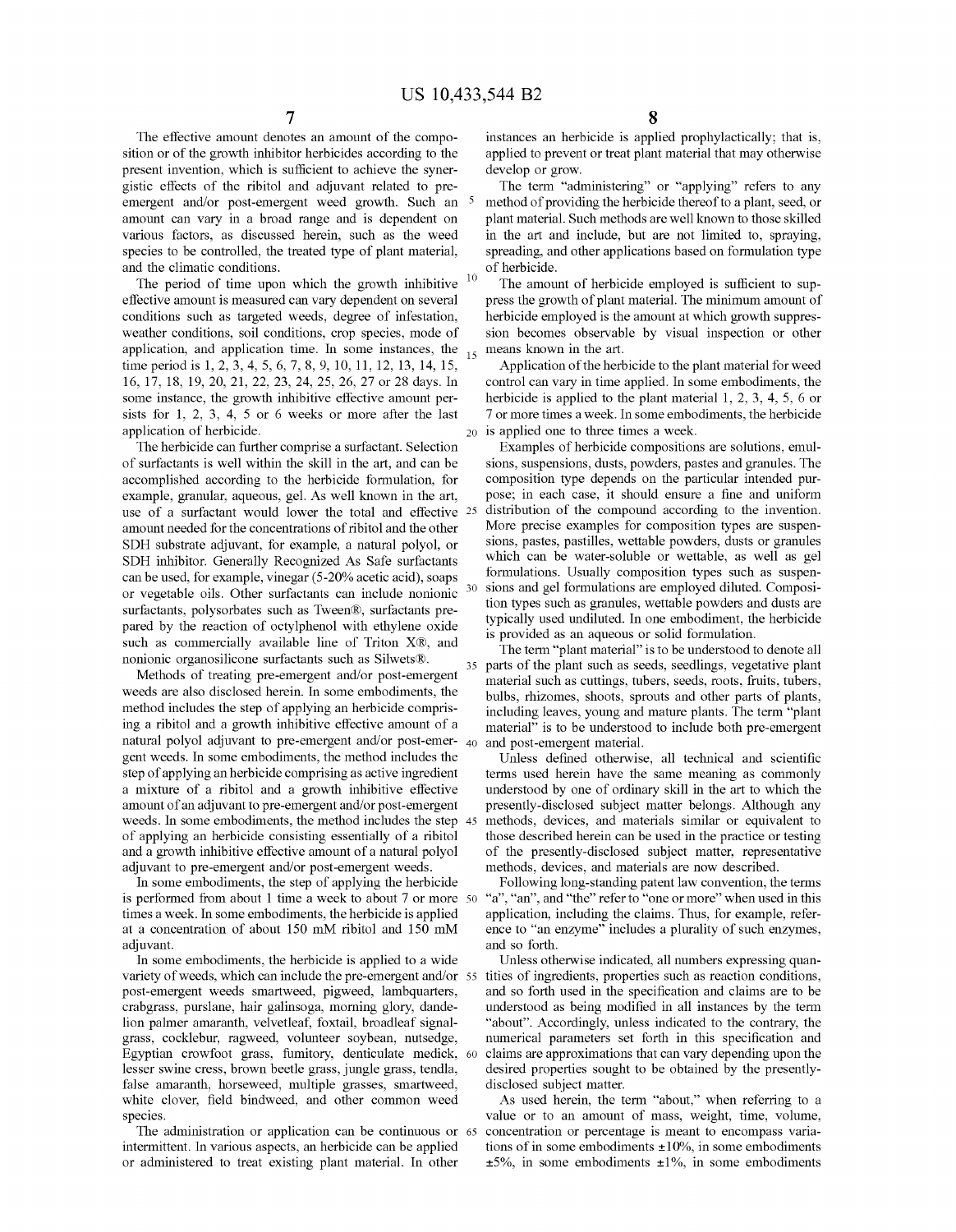$\pm 0.5$ %, and in some embodiments  $\pm 0.1$ % from the specified amount, as such variations are appropriate to perform the disclosed method.

As used herein, ranges can be expressed as from "about" one particular value, and/or to "about" another particular 5 value. It is also understood that there are a number of values disclosed herein, and that each value is also herein disclosed as "about" that particular value in addition to the value itself. For example, if the value "10" is disclosed, then "about 10" is also disclosed. It is also understood that each unit between 10 two particular units are also disclosed. For example, if 10 and 15 are disclosed, then 11, 12, 13, and 14 are also disclosed.

Those of ordinary skill in the art will recognize factors and methods for application and/or treatment of weed species plant material. Factors that can contribute to the variations in application of the herbicide include, but are not limited to, weed species, maturity of the plant material and whether said plant material is pre-emergent or post-emergent, climate conditions including rainfall and humidity, soil 20 conditions including soil content, as well as other factors for herbicide use. Seed of several species were incubated with 300 mM

#### EXAMPLES

The presently-disclosed subject matter is further illustrated by the following specific but non-limiting examples. The examples may include compilations of data that are representative of data gathered at various times during the course of development and experimentation related to the presently-disclosed subject matter. Furthermore, some of the examples described herein may be prophetic examples.

Prior work (Nosarzewski et al., 2012) showed that *Arabidopsis thaliana* knockout mutant plants lacking functional sorbitol dehydrogenase (SDH) activity accumulated 10-14 fold more ribitol than wild-type (WT) plants and died even though re-watered. SDH is the primary enzyme responsible for metabolizing ribitol to ribulose and sorbitol to fructose in *Arabidopsis.* SDH also converts xylitol to xylulose. The sdh mutant plants accumulated ribitol to abnormally high levels 40 due to lack of ribitol metabolism. It was believed that the abnormally high ribitol content was toxic, which was demonstrated by application of 50 mM ribitol to well-watered sdh-knockout mutant plants. The toxicity of an abnormally high ribitol content was demonstrated by application of 50 45 mM ribitol to well-watered sdh-knockout mutant plants. Such application resulted in their quick injury and eventual death, but had no effect on Wild Type plants. It was also previously shown that ribitol inhibited seed germination when it cannot be metabolized properly, but no other polyols 50 metabolized by SDH were effective (Nosarzewski et al., 2012).

However, our subsequent work with numerous plant species indicated that the ribitol toxicity effect on seed germination occurred at concentrations equal to or greater 55 than 300 mM ribitol with no adjuvant, or at lower ribitol concentrations with an adjuvant. An increasing number of species have been identified as bearing the SDH gene and activity (Jia et al., 2105), so most weed species could likely metabolize it. 60

SDH metabolizes sorbitol, xylitol, iditol, threitol and rabitol. Thus the presently disclosed subject matter utilizes another polyol along with ribitol in the application to a seed or plant. Without being bound by theory it is believed the other polyol, xylitol, sorbitol, arabitol, etc., will be a com- 65 petitor for SDH and reduce the rate of ribitol metabolism, leaving the ribitol content high enough to cause injury,

suppression and/or death to the plant material which includes but is not limited to inhibition of seed germination, killing seedlings, and as a post-emergent suppression and/or killing of growing plants. Thus, the following experiments were conducted to develop and evaluate an herbicide of natural products.

### Example 1: Seeds

It was believed that the toxic effect of ribitol accumulation in the plant tissue can be obtained by saturating the tissue with ribitol solution alone or by a mixture consisting of ribitol and another SDH substrate or substrates, either of which will sustain a high concentration of ribitol that is toxic. Sorbitol and xylitol are SDH substrates (Lindstad et al., 1998) and they were included in a formulation with ribitol. Both sorbitol and xylitol are present in plants like ribitol at very low levels, are natural products, are inexpensive compared to ribitol, and are considered as generally recognized as safe substances (GRAS) by the U.S. Food and Drug Administration.

solutions of fructose, inositol, sorbitol, ribitol, xylitol as well as a ribitol/xylitol solution. As shown in FIG. **1,** the seeds 25 were only significantly inhibited by the ribitol/xylitol solution, with a synergistic effect exhibited by application of the combination of ribitol and an additional polyol.

Seed of turfgrass (FIG. 2A) and Dutch white clover (FIG. **2B)** were incubated with solutions of xylitol, ribitol, and a ribitol/xylitol solution at 100 to 300 mM  $(A)$  or 100 to 400 mM (B). The grass seed was significantly inhibited by ribitol alone at 300 mM, and by ribitol/xylitol at 200 mM. The clover seed was in developmental arrest at 400 mM ribitol and 300 mM ribitol/xylitol. Both grass and clover seedlings transferred from polyol solution to water also failed to resume germination or growth (data not shown).

#### Example 2: Container Studies

In container studies, fructose, inositol, sorbitol, ribitol, xylitol as well as a ribitol/xylitol solution were applied at 300 mM total concentration to plants including white clover and pigweed. The ribitol, xylitol, and sorbitol application to growing plants of several weed species, including clover and pigweed, caused injury and death, with the effect of sorbitol<xylitolsribitol (FIG. **3).** Other common sugars like glucose and fructose had no effect. Similarly, dandelion plants were sprayed with 300 mm fructose, glucose, sorbitol, ribitol, xylitol, or ribitol+xylitol (each at 150 mM) twice weekly for 2 weeks with death of plants from ribitol, xylitol, and their combination (FIG. **4).** Although sorbitol and xylitol also caused damage, the 300 mM ribitol/xylitol formulation had the most severe effect across the greatest number of species. Due to the desire for a broad spectrum herbicide that affected both seed germination and plant growth the most, and to keep the most expensive component, ribitol, to a low effective level, we concluded that the 150 mM ribitol/150 mM xylitol formulation (300 mM combined concentration) was the optimum for field tests.

### Example 3: Field Trials

In field trials in May-July at the Horticulture Research Farm in Lexington, two separate field plots with differing weed populations were used. Applications of the ribitol/ xylitol formulation (each at 150 mM) were applied twice a week for 4 weeks to replicated  $1 \text{ m}^2$  subplots. Results were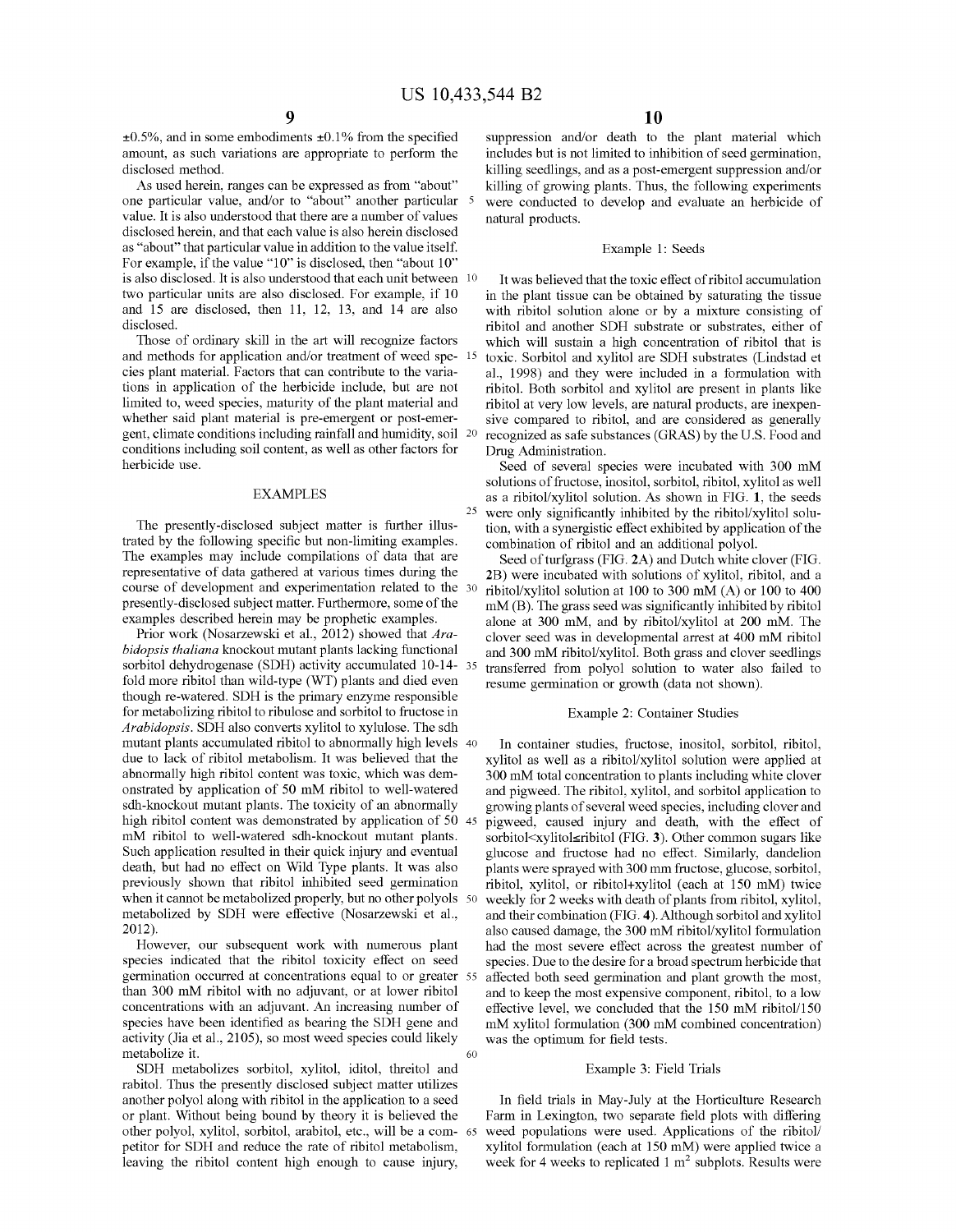recorded 4-6 weeks after the last application. Emerging weed populations were reduced 10- to 50-fold, although a few species such as purslane were suppressed but not as reduced in number (FIGS. **5, 6).** As shown in FIGS. **SA** and **SB,** images of the plots show significant suppression after a 5 plot was treated with herbicide twice a week for three weeks (FIG. **SA)** and after four applications over two weeks (FIG. **SB)** according to the current experiment.

The herbicidal effect of the ribitol/xylitol formulation persisted in the month after the final applications, as weed emergence was slow and low in number (FIGS. **6, 7).** As shown in FIG. **6,** even a month after the final applications, smartweed, pigweed, lambquarters, crabgrass, purslane, hair galinsoga, morning glory and dandelion remained significantly inhibited or reduced on the plots treated with an exemplary herbicide. Rainfall from May through July on the site was considered average to above average, so it was clear that the herbicidal effect was not lost or 'washed away', a highly desirable trait for any herbicide. 20 claims are approximations that can vary depending upon the

### Example 4: Ribitol and SDH Specific Inhibitor disclosed subject matter.

inhibitor was explored with application to wild type *Arabidopsis,* tomato and rice seeds for six days. As shown in FIG. **8,** only application of 150 mM ribitol with the SDH specific inhibitor CP-470711 (Pfizer) at 0.5 mM together showed effective inhibition of seed germination in *Arabidopsis,*  tomato and rice seeds (FIG. **SD).** Each compound alone at the same concentration had no effect.

Discussion

The ribitol/xylitol formulation functioned within both major classes of herbicides, as a pre-emergent type that inhibits seed germination and kills seedlings, and as a 35 post-emergent type that suppress and/or kills growing plants. Features of one effective formulation include an herbicidal effect created when plants are treated with a mixture of a natural but herbicidal compound (ribitol) and another adjuvant compound (xylitol and/or sorbitol) that is 40 disclosed. metabolized by the same enzyme as ribitol, thus reducing the rate of ribitol metabolism and sustaining a high ribitol concentration that is toxic. Additionally, this proposed herbicide could also be formulated strictly for the conventional agricultural market by replacing either natural polyols with 45 tioned in this specification are herein incorporated by refsynthetic polyol analogs and/or other synthetic SDH substrates or inhibitors.

The herbicide appears to provide a new mode of action to the herbicide industry, never before exploited for herbicide use. Moreover, all compounds in the formulation are natu- 50 rally-derived, with potential in organic production systems, the most rapidly growing sector of crop agriculture, as well as in conventional systems.

While the terms used herein are believed to be well understood by one of ordinary skill in the art, definitions are 55 tioned. All such references are incorporated herein by refset forth herein to facilitate explanation of the presentlydisclosed subject matter.

Unless defined otherwise, all technical and scientific terms used herein have the same meaning as commonly understood by one of ordinary skill in the art to which the 60 presently-disclosed subject matter belongs. Although any methods, devices, and materials similar or equivalent to those described herein can be used in the practice or testing of the presently-disclosed subject matter, representative methods, devices, and materials are now described. 65

Following long-standing patent law convention, the terms "a", "an", and "the" refer to "one or more" when used in this application, including the claims. Thus, for example, reference to "a protein" includes a plurality of such proteins, and so forth.

As used herein, "optional" or "optionally" means that the subsequently described event or circumstance does or does not occur and that the description includes instances where said event or circumstance occurs and instances where it does not. For example, a composition including a first component, a second component, and optionally a third component means that the composition includes the first and second components, or it includes the first, second, and third components.

Unless otherwise indicated, all numbers expressing quantities of ingredients, properties such as reaction conditions, and so forth used in the specification and claims are to be understood as being modified in all instances by the term "about". Accordingly, unless indicated to the contrary, the numerical parameters set forth in this specification and desired properties sought to be obtained by the presently-

As used herein, the term "about," when referring to a The effect of blocking SDH activity with an SDH specific value or to an amount of mass, weight, time, volume, concentration or percentage is meant to encompass variations of in some embodiments  $\pm 20\%$ , in some embodiments  $\pm 10\%$ , in some embodiments  $\pm 5\%$ , in some embodiments  $\pm 1\%$ , in some embodiments  $\pm 0.5\%$ , and in some embodiments  $\pm 0.1\%$  from the specified amount, as such variations are appropriate to perform the disclosed method.

> As used herein, ranges can be expressed as from "about" one particular value, and/or to "about" another particular value. It is also understood that there are a number of values disclosed herein, and that each value is also herein disclosed as "about" that particular value in addition to the value itself. For example, if the value "10" is disclosed, then "about 10" is also disclosed. It is also understood that each unit between two particular units are also disclosed. For example, if 10 and 15 are disclosed, then 11, 12, 13, and 14 are also

#### INCORPORATION BY REFERENCE

All publications, patents, and patent applications menerence to the same extent as if each individual publication, patent, or patent application was specifically and individually indicated to be incorporated by reference.

It will be understood that various details of the present disclosure can be changed without departing from the scope of the subject matter disclosed herein. Furthermore, the foregoing description is for the purpose of illustration only, and not for the purpose of limitation.

Throughout this document, various references are menerence, including the references set forth in the following list:

- Allied Market Research, Allied Analytics LLP, Portland, Oreg. 2014. World Herbicides Market-Opportunities and Forecasts, 2013-2020 Forecast. 130 pp.
- Duke, S. 0. 2012. Why have no new herbicide modes of action appeared in recent years? Pest Management Science. 68: 505-512.
- Jia, Y., D. C. J. Wong, C. Sweetman, J. B. Bruning, and C. M. Ford. 2105. New insights into the evolutionary history of plant sorbitol dehydrogenase. BMC Plant Biology 15:101.